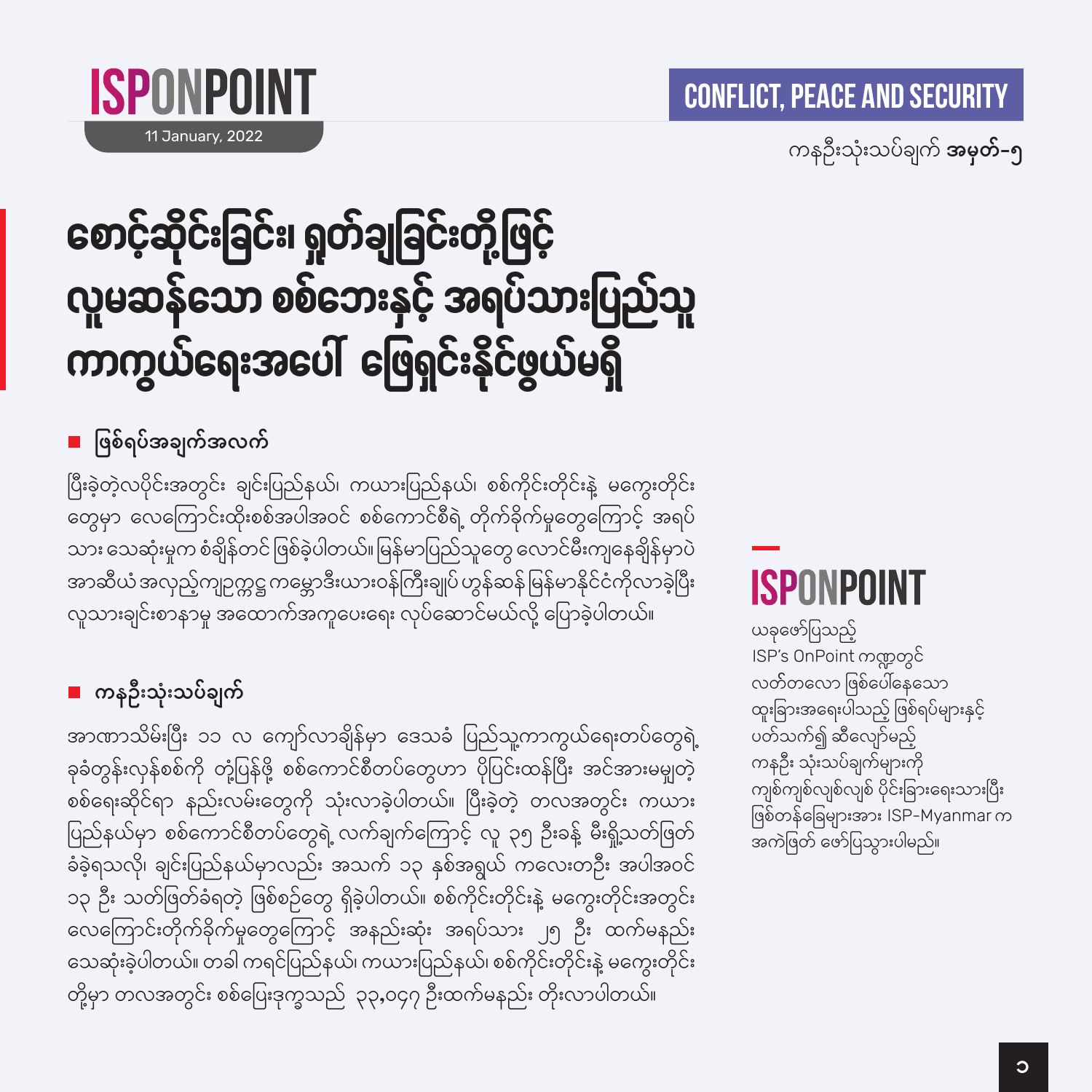#### ကနဉီးသုံးသပ်ချက် **အမှတ်–၅**

မရနိုင်သေးဘူးဆိုတဲ့အကြောင်းပြချက်နဲ့အရပ်သားပြည်သူတွေ အပေါ် အကာအကွယ်ပေးရေးနဲ့ လူသားချင်းစာနာမှု အထောက် အကူပေးရေးကိစ္စတွေက စောင့်ဆိုင်းနေလို့ မရတော့ပါဘူး။ အရပ်သားကာကွယ်ရေးနဲ့ လူသားချင်းစာနာမူ အကူအညီပေး ရေးအတွက် အဓိကအကျဆုံးဟာ ရင်ဝလုံစူး ဦးထိပ်မီးလောင် ဆိုသလို အရေးပေါ်တုံ့ပြန်ဆောင်ရွက်နိုင်မှု (Sense of Urgen– cy)ဖြစ်ပါတယ်။ ဒီလို အရေးတကြီးလုပ်နိုင်မှသာ အရပ်သားကာ ကွယ်ရေး လုပ်ငန်းစဉ်တွေအတွက် အရေးပါတဲ့ ဘေးအန္တရာယ် လျှော့ချရေး (Threat Reduction) နဲ့ ထိခိုက်နစ်နာလွယ်မှု အခြေအနေများကို လျှော့ချရေး (Vulnerability Reduction) ကိစ္စရပ်တွေကို အမြန်ဆုံး အကောင်အထည်ဖော်နိုင်မှာပါ။

အရပ်သားပြည်သူတွေ လောင်မီးကျနေချိန်မှာ နိုင်ငံတကာ အသိုင်းအဝိုင်းနဲ့ အခြားဆက်စပ်တဲ့ အထောက်အကူပြု အဖွဲ့တွေ က အရေးပေါ် တုံ့ပြန်ဆောင်ရွက်နိုင်မှု မလုပ်ခဲ့ရင် ဒီ့ထက် ပိုကြီးမား ကျယ်ပြန့်လာမယ့် လူသားချင်းစာနာမူ အကျပ် အတည်းကို ရင်ဆိုင်ရနိုင်ပါတယ်။ ဒီအကျပ်အတည်းဟာ ကိုဗစ် ကပ်ဘေးကြောင့်လည်း တပူပေါ် အပူအဆင့်ဆင့် ထပ်တိုးပြီး အိမ်နီးချင်းနိုင်ငံတွေကိုပါ ဆိုးကျိုးသက်ရောက်စေမှာ ဖြစ်ပါ တယ်။ မြန်မာ့အရေးဟာ ကမ္ဘာ့နိုင်ငံကြီးတွေအတွက် မဟာ ဗျူဟာတန်ဖိုး သိပ်ပြီးမကြီးမားလို့၊ နိုင်ငံတကာအဖွဲ့အစည်းတွေ အတွက် ကိုင်တွယ်ရခက်ခဲလို့ စတဲ့ အကြောင်းပြချက်တွေနဲ့ ဒေသတွင်းနိုင်ငံတွေအကြား၊ နိုင်ငံတကာ အဖွဲ့အစည်းတွေ အကြား ဘော်လီဘောပုတ် ဖြေရှင်းလို့ မရတော့ပါဘူး။

အခုလို လောင်မီးကျနေချိန်မှာ အရပ်သားတွေအပေါ် အကာ အကွယ်ပေးရေးနဲ့ လူသားချင်း စာနာထောက်ထားမှု အကူအညီ ပေးနိုင်ရေး (Humanitarian Access) ကိစ္စတွေက အဓိက ကျလာပါတယ်။ ဒါက အာဆီယံ ဘုံသဘောတူညီချက် ငါးရပ် ထဲမှာပါဝင်တဲ့ အချက်တခု ဖြစ်ပါတယ်။ ၂၀၂၂ ခုနှစ် ဇန်နဝါရီ ၇ ရက်က မြန်မာနိုင်ငံကိုလာခဲ့တဲ့ အာဆီယံအလှည့်ကျ ဉက္ကဋ္ဌ ကမ္ဘောဒီးယားဝန်ကြီးချုပ် ဟွန်ဆန်နဲ့ မြန်မာနိုင်ငံဆိုင်ရာ အာဆီ ယံအထူးကိုယ်စားလှယ်၊ ကမ္ဘောဒီးယား နိုင်ငံခြားရေးဝန်ကြီး ပရက်ဆုက်ခွန်းတို့ရဲ့ ခရီးစဉ်အပြီး သတင်းထုတ်ပြန်မှုမှာ မြန်မာ နိုင်ငံအတွက် လူသားချင်းစာနာမူ ထောက်ပံ့အကူအညီပေးရေး ကို အာဆီယံ လူသားချင်းစာနာမူ အထောက်အကူပေးရေးပေါင်း စပ်ညှိနိုင်းရေးစင်တာ (AHA Center)၊ ကြက်ခြေနီအဖွဲ့နဲ့ ကမ္ဘာ့ ကုလသမဂ္ဂအဖွဲ့အပြင် တခြားအဖွဲ့အစည်းတွေကတဆင့် ပေး သွားမယ်လို့ ဆိုပါတယ်။ ဒါပေမဲ့ လုပ်ထုံးလုပ်နည်းပိုင်းနဲ့ တရား ဝင်မှုဆိုင်ရာ ကိစ္စတွေကြောင့် နှောင့်နှေးမယ့်သဘောရှိပါတယ်။

ISPONPOINT

11 January, 2022

မြန်မာနိုင်ငံမှာ အရပ်သားပြည်သူတွေ လောင်မီးကျပြီး အကာ အကွယ်မဲ့နေကြတဲ့အပေါ် စောင့်ကြည့်၊ စောင့်ဆိုင်းနေရုံ၊ ရူတ်ချ အပြစ်တင်နေရုံနဲ့ အလုပ်မဖြစ်တော့ပါဘူး။ အခုဖြစ်နေတဲ့ အခြေ အနေအပေါ် နိုင်ငံရေးပြဿနာများကို ကိုင်တွယ်သလို အချိန် စောင့်ဆိုင်းပြီး ဖြေရှင်းတာမျိုး၊ ပါဝင်ဘက်အသီးသီးရဲ့ လက်ခံ သဘောတူညီမှုကို တဖြည်းဖြည်း စောင့်ဆိုင်းပြီး ဖြေရှင်းတာမျိုး လုပ်လို့မရပါဘူး။ အရှည်သဖြင့် ဖြေရှင်းရမယ့် အရာတွေအတွက် အဓိကပါဝင်ဘက်တွေရဲ့သဘောတူညီမှုလိုပေမဲ့သဘောတူညီမှု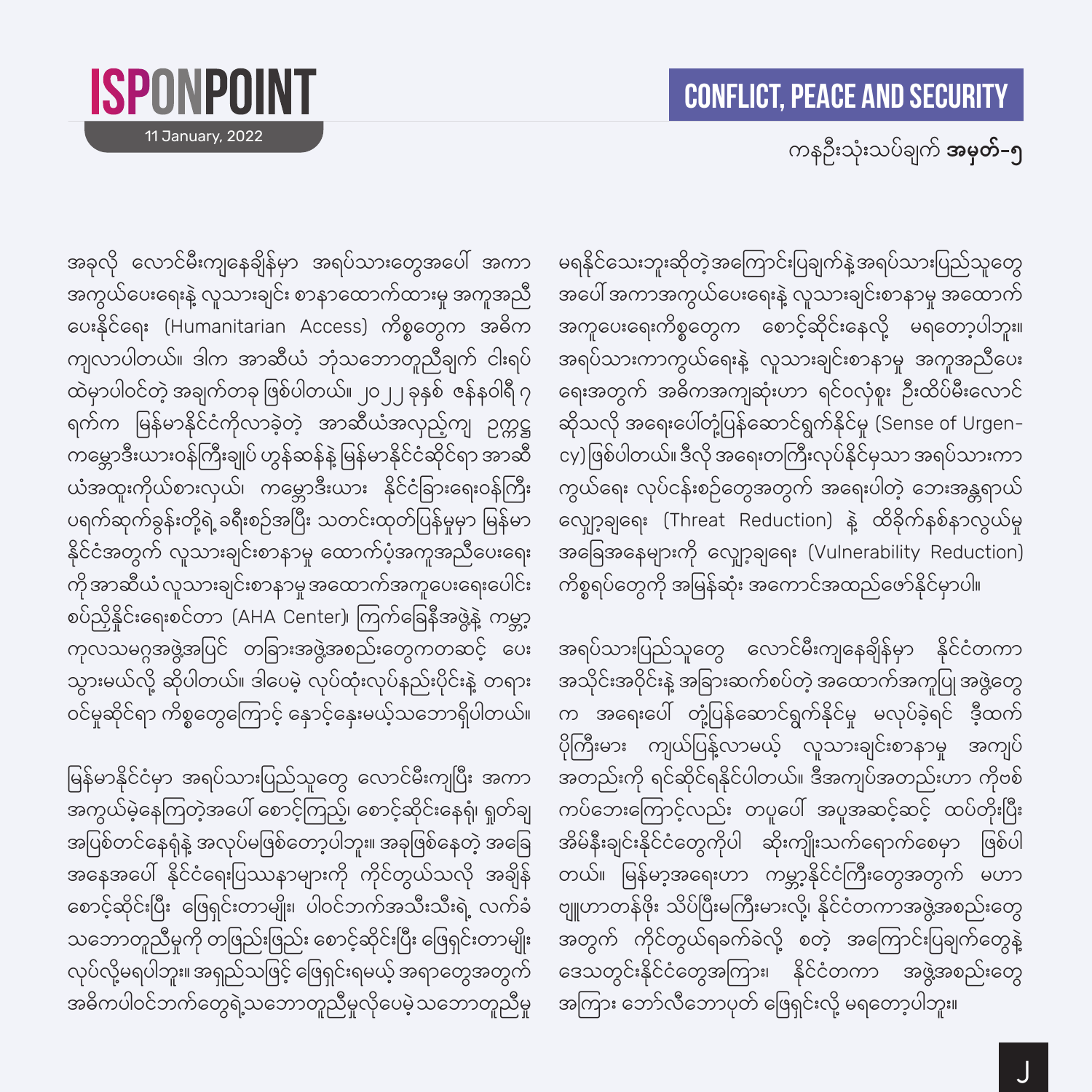

11 January, 2022

### ကနဦးသုံးသပ်ချက် **အမှတ်–၅**

ကမ္ဘောဒီးယားက ကြွေးကြော်နေတဲ့ မြန်မာ့အရေး ချဉ်းကပ်မှု အသစ်ဆိုတာနဲ့တော့ အာဆီယံဟာ ဒီအရေးကို ဦးစီးဦးဆောင် လုပ်နိုင်ဖွယ်မမြင်ပါဘူး။ ဒါကြောင့် ကုလ သမဂ္ဂ လုံခြုံရေးကောင်စီ အထူးအစည်းအဝေးကျင်းပပြီး ချက်ချင်းဆိုသလို ကိုင်တွယ် ဆောင်ရွက်ဖို့ အထူးလိုအပ်နေပြီလို့ သုံးသပ်ရပါတယ်။ အထူးသဖြင့် အိမ်နီးချင်းနိုင်ငံ တွေဖြစ်တဲ့ထိုင်း၊တရုတ်၊အိန္ဒိယတို့အနေနဲ့ လူသားချင်းစာနာမူဘေးကိုတားဆီးနိုင်ရေး အရပ်သားတွေကို ပစ်မှတ်မထားဖို့၊ လေကြောင်းတိုက်ခိုက်မှုတွေမလုပ်ဖို့ စစ်ကောင်စီ ကို ဖိအားပေးတာ၊ စာနာမူအကူအညီတွေ လိုအပ်နေတဲ့ ပြည်သူတွေလက်ထဲ ရောက် ရှိရေး အထူးအရေးပေါ် အစီအမံစနစ် (Ad-hoc mechanism and support system) တွေ ဆောင်ရွက်တာကို အမြန်ဆုံး လုပ်ဖို့လိုအပ်ပါလိမ့်မယ်။

■ ဖြစ်တန်ခြေအကဲဖြတ်ချက်

မြန်မာနိုင်ငံမှာ အရပ်သားပြည်သူတွေအပေါ် အကာအကွယ်ပေးရေးနဲ့ လူသားချင်း စာနာမူ အထောက်အကူပေးရေး အရေးပေါ်အခြေအနေ ရောက်နေပေမဲ့ နိုင်ငံတကာ တုံ့ပြန်မှု ချက်ချင်းလက်ငင်းရဖို့ ဖြစ်နိုင်ခြေ နည်းနေပါသေးတယ်။ အာဆီယံ ဘုံသဘော တူညီချက်ငါးရပ် အကောင်အထည်ဖော်ဖို့ ဆိုတာကလည်း အာဆီယံနဲ့ ဆက်စပ် အစည်းအဝေးတွေ တက်ခွင့်ရဖို့ ဝင်ခွင့်လက်မှတ်သဘောအဖြစ်သာ စစ်ကောင်စီက ယူဆနေပါလိမ့်မယ်။ တခါ ဒီပြဿနာတွေထဲ ပါဝင်နေတဲ့ ဘက်အသီးသီးကလည်း စစ်ရေးနဲ့ နိုင်ငံရေး အသာစီးရရေးကိုပဲ ဦးစားပေးဖွယ် ရှိပါတယ်။ စစ်ရေးနဲ့ နိုင်ငံရေးမှာ အနိုင်ရရှိတာနဲ့ ပြဿနာတွေအားလုံး ကျွဲကူးရေပါဆိုသလို ပြေလည်ပြီး လွယ်လွယ် ကူကူ ဖြေရှင်းနိုင်လိမ့်မယ်လို့ ရှုမြင်ထားပုံရပါတယ်။ မြန်မာလူထုအနေနဲ့ စစ်ဘေးနဲ့ အခြားသော ကပ်ဘေးဒုက္ခတွေကို ပိုတိုးပြီး ခံစားရဖွယ်ရှိနေတာကို ဘက်အသီးသီးက သတိပြုသင့်ပါတယ်။

■ ၁၀ လကျော်အတွင်း အရပ်သား ၁,၇၀၀ ကျော်ထက်မနည်း သေဆုံးခဲ့



<mark>ော</mark> စစ်ကောင်စီ၏ ပစ်ခတ်မှုများနှင့် ဖမ်းဆီးခံရစဉ် ရရှိသောဒဏ်ရာများကြောင့် သေဆုံးသူများ <mark>■</mark> တိုက်ပွဲများနှင့် အပြန်အလှန်ပစ်ခတ်မှုများကြောင့် သေဆုံးရသူများ

အာဏာသိမ်းပြီးနောက်ပိုင်း ဆယ်လကျော်အတွင်း စစ်ကောင်စီ၏ ပစ်ခတ်မှုများနှင့် ဖမ်းဆီးခံရစဉ် ရရှိ သောဒဏ်ရာများကြောင့်လည်းကောင်း၊ တိုက်ပွဲများ နှင့် အပြန်အလှန် ပစ်ခတ်မှုများကြောင့်လည်းကောင်း အရပ်သားသေဆုံးမှု **၁,၇၂၀ ဦး**ထက်မနည်း ရှိခဲ့သည်။ စစ်ကောင်စီ ထုတ်ပြန်သော စာရင်းများ၌ ၎င်းတို့ ဘက်မှ သတ်ဖြတ်ခံရသူများထဲတွင် အရပ်သား ၁,၀၀၀ ထက် မနည်း ပါရှိသည့်အတွက် စာရင်းနှစ်ရပ် ပေါင်းမည်ဆိုပါက အရပ်သားသေဆုံးမှု အနည်းဆုံး **၂,၇၀၀ ကျော်** ရှိမည် ဖြစ်သည်။

ရည်ညွှန်း - မီဒီယာများနှင့် လွတ်လပ်သော အဖွဲ့အစည်းများ၏ ဖော်ပြချက်များကို အခြေပြု၍ ISP-Myanmar က မှတ်တမ်းပြုစုထားခြင်း ဖြစ်ပါသည်။ စစ်ကောင်စီ .<br>ကိန်းဂဏန်းများနှင့်ပတ်သက်၍ သီးခြားအတည် ပြုချက် မရှိပါ။